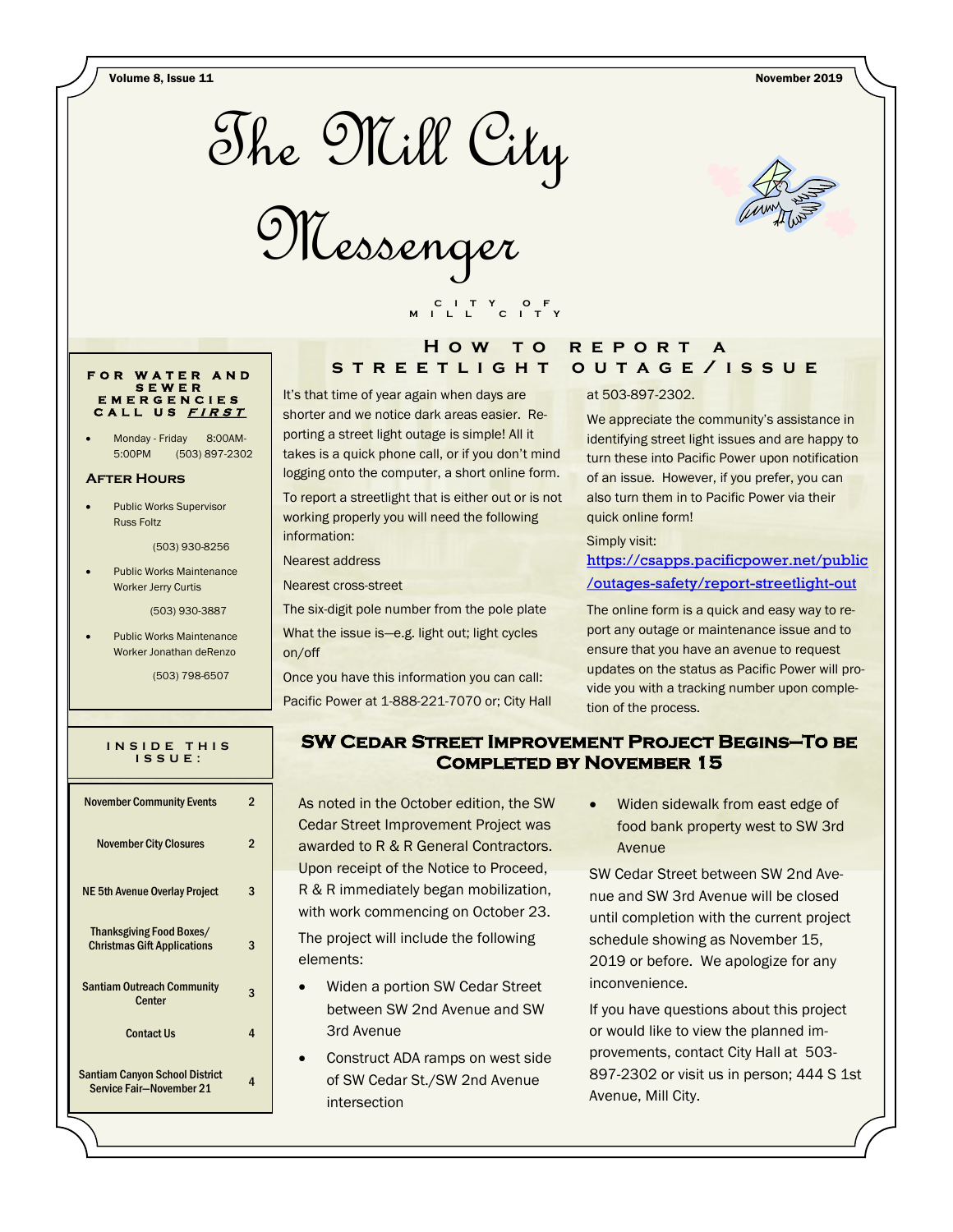# **N o v e m b e r C o m m u n i t y E v e n t s — A l u m n i T o u r n a m e n t , FIRE FIGHTER'S BENEFIT AND HOLIDAY BAZAAR!**

The 34th annual Santiam High School Alumni Tournament is set for November 8-10, 2019 at Santiam Jr/ Sr High School. With this event you can participate by playing on a volleyball or basketball team, or if you're more of a spectator, come and cheer on old friends and make new. Interested in just a shirt or the 3-point contest? You can pick either of these as well. Registration packets and general information can be obtained by contacting Santiam High School at

503-897- 2311 or on the Santiam Alumni Tournament Group Facebook page.



The Santiam Jr/Sr High School International Club is selling Poinsettias again this year as a fundraiser for their upcoming trips. Poinsettias will be available at the Holiday Bazaar.

International Club will also be holding

their annual Holiday Bazaar. The bazaar will be on November 23rd from 9:00 am to 2:00 pm at the Santiam Jr/Sr High School Commons.

To rent a table it is \$10.00 each. For



more information on either of these contact:

Caroline Gillaspy at 503-507-3930 or caroline.gillaspy@santiam.k12.or.us.

On Saturday, November 23, 2019 the 75th annual Mill City Fire Fighter's Benefit will be held. The event

**BINGO** 4 19 34 49 64 7 22 37 52 65 10 25 FREE 58 66 13 28 40 55 67 1429445468

will be at the Mill City Fire Hall with Bingo starting at 5:00 pm.

Plan to spend an evening of fun playing Bingo, participating in the hourly

raffle drawings, beginning at 8:00 pm, for ham, turkey, bacon, gift certificates and a Chinook Winds package for two!

Volunteer firemen will be canvassing the City November 11-14 looking for an opportunity to sell you some of the raffle tickets. Tickets will also be available that evening or by calling 503-897-2390 between the hours of 9:00 am and 4:00 pm, Monday through Friday.

The Santiam Jr/Sr High School International Club will once again be hosting a kiddie carnival game section from 5:00 pm to 10:00 pm.

Don't worry about dinner, either, volunteers will be on hand selling hamburgers, hot dogs, donuts, soda and more as well as serving free coffee all night long. Make sure to visit them regularly to obtain sustenance to get you through the evening.

Questions about the event? Call (503) 897-2390.

## **C i t y C l o s u r e s f o r N o v e m b e r**

City Hall will be closed on Monday, November 11, 2019 in observance of Veteran's Day, reopening for regular business hours on Tuesday, November 12, 2019.

In addition, City Hall will be closed on Thursday, November 28, 2019 for Thanksgiving Day, reopening for regular business hours on Friday, November 29, 2019.



For water or sewer emergencies call: Russ at 503-930-8256;

Jerry at 503-930-3887; or

Jonathan at 503-798-6507

For non-emergencies please leave a message at City Hall, 503-897- 2302, and we will contact you promptly upon our return.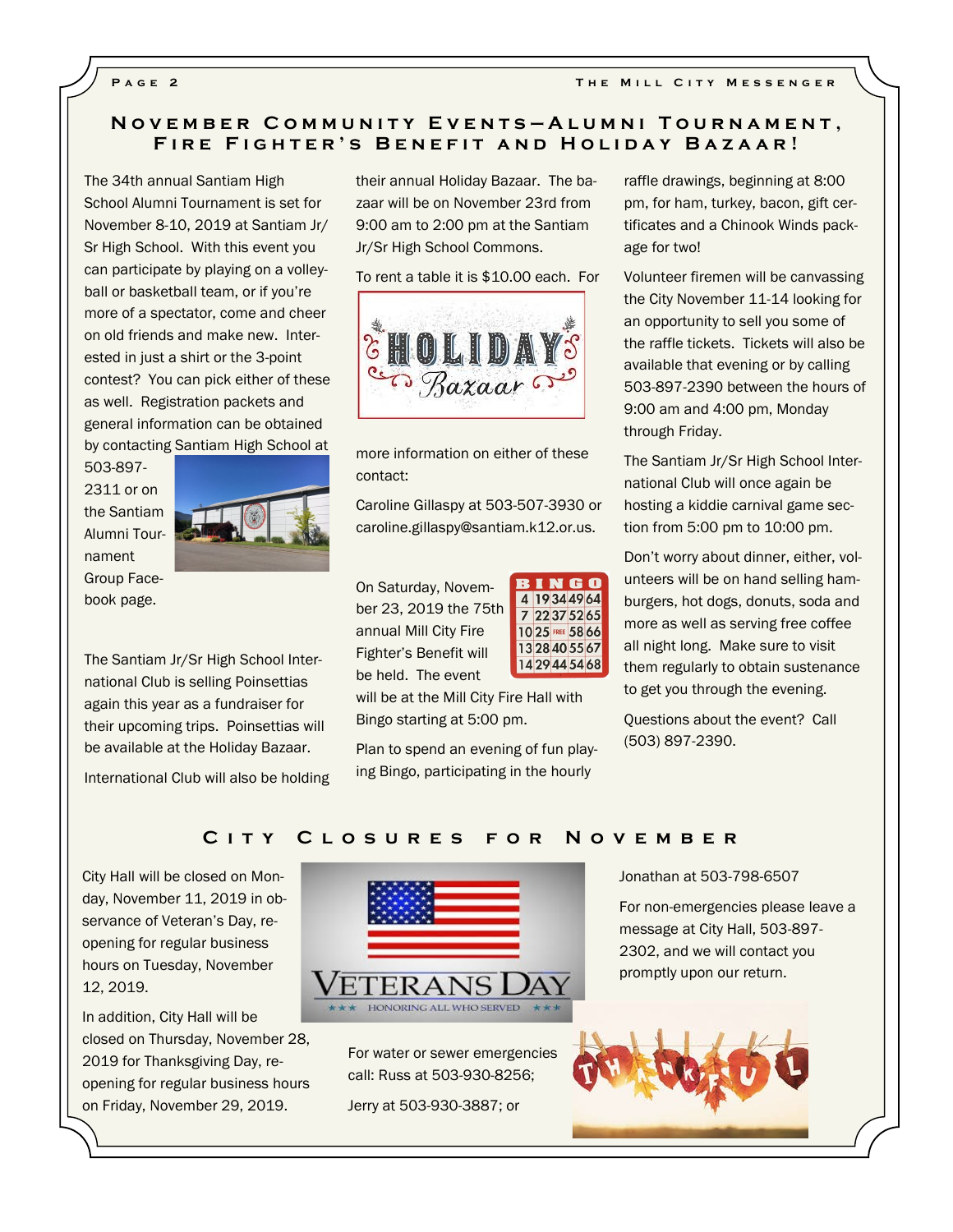## **NE 5TH AVENUE OVERLAY PROJECT A w a r d e d**

The City received a Special City Allotment (SCA) grant in 2018 to complete overlay work on NE 5th Avenue between Hwy 22 and NE Cherry Street. Bids were requested in September and presented to the Mill City Council on October 8, 2019. Contingent upon meeting the requirement for issuing a Notice of Intent to Award and receiving the required submittal information from the contractor, at the October 8, 2019 City Council meeting, the Mill City Council awarded the NE 5th Avenue Overlay Project to Knife River Corporation—Northwest in the amount of \$64,987.50.

Knife River Corporation has been provided with their Notice to Proceed. The project is anticipated to begin on Tuesday, November 5,

#### 2019.

The project will include the following elements:

- NE 5th Avenue/NE Santiam Blvd approach widening
- NE 5th Avenue widening along south section
- Overlay of remaining road to NE Cherry Street

NE 5th Avenue between Hwy 22 and NE Cherry Street will be closed, except for local traffic, until finished. The project completion is expected to be November 30, 2019 or before. We apologize for any inconvenience.

If you have questions about this project or would like to view the planned improvements, contact City Hall at 503-897-2302 or visit us in person; 444 S 1st Avenue, Mill City.



# **T h a n k s g i v i n g F o o d B o x e s a n d / o r C h r i s t m a s G i f t A p p l i c a t i o n s A v a i l a b l e**

Applications for Thanksgiving food boxes and/or Christmas gifts for local families are now available at City Hall.

Requests which include food boxes must be turned in by November 7, 2019 to the Santiam Canyon School District (SCSD). Applications requesting only gifts must be returned to the SCSD by December 2, 2019.

Applications can be dropped off at the district office which is located at 150 SW Evergreen Street, Mill City or mailed to PO Box 197, Mill City, OR 97360.

## SANTIAM OUTREACH COMMUNITY CENTER IS **R e a d y t o A s s i s t**

The Santiam Outreach Community Center (SOCC), located at 280 NE Santiam Blvd, is open and ready to assist those in need. SOCC offers the following services:

- ARCHES Housing Programs
- **•** Emergency Assistance (i.e. rent, utilities, deposits)
- Food Supplies
- Baby Items & Hygiene Kits
- Birth Certificates (Oregon only)
- Mobile Shower Site
- Veteran's Services
- Assistance with Navigating Resources
- Other Support Groups and Resources

All Services and Groups are FREE!

SOCC is open Wednesday through Saturday, 11:00 am to 6:00 pm. Stop in and see what this new program can do for you. They can also be reached by calling 971-332-5676 or on Facebook.